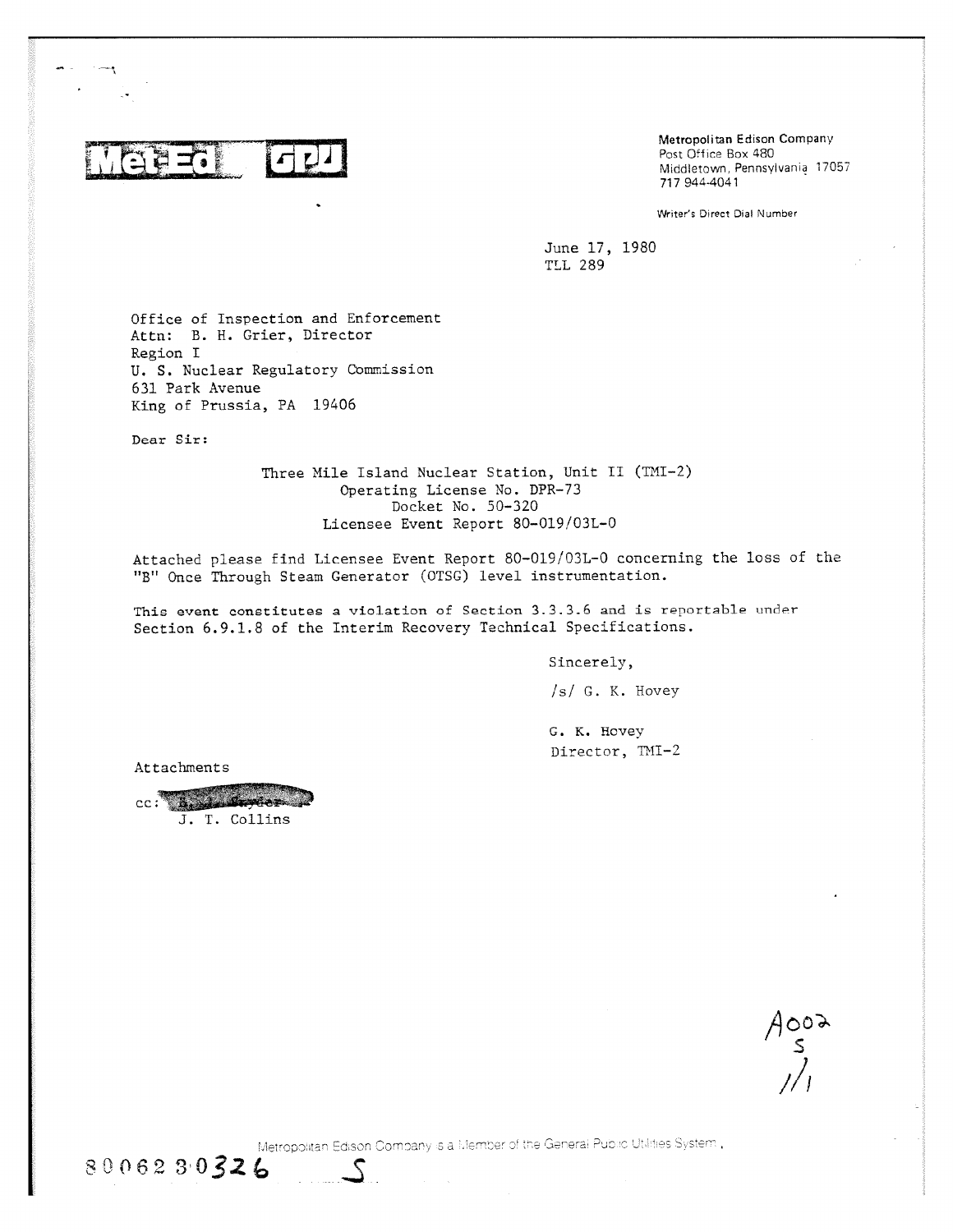|                                                                                                                                                                                                                                                                                                                                                                                                                                                                                                                  | Attachment 1<br>TLL 289                                                                                                          |
|------------------------------------------------------------------------------------------------------------------------------------------------------------------------------------------------------------------------------------------------------------------------------------------------------------------------------------------------------------------------------------------------------------------------------------------------------------------------------------------------------------------|----------------------------------------------------------------------------------------------------------------------------------|
| U.S. NUCLEAR REGULATORY COMMISSION<br>MAC FORM 366<br>17.771<br>LICENSEE EVENT REPORT                                                                                                                                                                                                                                                                                                                                                                                                                            |                                                                                                                                  |
| CONTROL BLOCK: { A<br>$\left(1\right)$                                                                                                                                                                                                                                                                                                                                                                                                                                                                           | (PLEASE PRINT OR TYPE ALL REQUIRED INFORMATION)                                                                                  |
| $0-1000$<br>$\cap$<br>n l                                                                                                                                                                                                                                                                                                                                                                                                                                                                                        |                                                                                                                                  |
| CON'T<br>$\frac{1}{2}$ $\frac{1}{2}$ $\frac{1}{2}$ $\frac{1}{2}$ $\frac{1}{2}$ $\frac{1}{2}$ $\frac{1}{2}$ $\frac{1}{2}$ $\frac{1}{2}$ $\frac{1}{2}$ $\frac{1}{2}$ $\frac{1}{2}$ $\frac{1}{2}$ $\frac{1}{2}$ $\frac{1}{2}$ $\frac{1}{2}$ $\frac{1}{2}$ $\frac{1}{2}$ $\frac{1}{2}$ $\frac{1}{2}$ $\frac{1}{2}$ $\frac{1}{2}$<br>REPORT<br>0<br>SOURCE L<br>EVENT DESCRIPTION AND PROBABLE CONSEQUENCES (10)<br>During recovery, mode operation (decay heat removal via OTSG 'A' - cold shutdown core)<br>$0$   2 |                                                                                                                                  |
| on May 18, 1980 at 0330 hours the B Once Through Steam Generator (OTSG) level<br>013                                                                                                                                                                                                                                                                                                                                                                                                                             |                                                                                                                                  |
| instrumentation became inoperable.<br>The B OTSG was being maintained in a standby<br>0(4                                                                                                                                                                                                                                                                                                                                                                                                                        |                                                                                                                                  |
| status, therefore, there was no immediate need to have accurate level indication.<br>015                                                                                                                                                                                                                                                                                                                                                                                                                         |                                                                                                                                  |
| Other parameters were monitored to indirectly assure that the level remained constant<br>$\circ$<br>6                                                                                                                                                                                                                                                                                                                                                                                                            |                                                                                                                                  |
| until the level instrument could be returned to service.<br>$\overline{7}$<br>$\circ$ i                                                                                                                                                                                                                                                                                                                                                                                                                          | This event had no effect                                                                                                         |
| on the plant, its operation or the health and safety of the public<br>s.<br>80                                                                                                                                                                                                                                                                                                                                                                                                                                   |                                                                                                                                  |
| SYSTEM<br>CAUSE<br>CAUSE<br>COMPONENT CODE<br><b>SUBCODE</b><br>CODE<br>CODE<br> X X<br>(13)<br>(12)<br>$\mathbf{v}$<br>OCCURRENCE<br><b>SEQUENTIAL</b><br>CODE<br>LER/RO EVENT YEAR<br>REPORT NO.                                                                                                                                                                                                                                                                                                               | COMP.<br>VALVE<br><b>SUBCODE</b><br><b>SUBCODE</b><br>(15)<br>(16)<br>1(14)<br>19<br>REVISION<br>REPORT<br>TYPE<br>NO.           |
| REPORT<br>17<br>NUMBER<br>ATTACHMENT<br>SUSMITTED<br>ACTION FUTURE<br>EFFECT<br>ON PLANT<br>SHUTDOWN<br>$HOUNS$ $(22)$<br><b>TAKEN</b><br><b>ACTION</b><br><b>METHOD</b><br>(23)<br>(21<br>0 I<br>- 0-<br>CAUSE DESCRIPTION AND CORRECTIVE ACTIONS (27)<br>The behavior of the level indication appeared to be the result of one sensing                                                                                                                                                                         | $^{\circ}$<br>COMPONENT<br>PRIME COMP.<br>NPRD-4<br>FORM SUB.<br><b>SUPPLIER</b><br><b>WANUFACTURES</b><br>z<br>N<br>(25<br>(24) |
| $\overline{1}$<br>becoming plugged at the root valve. It is suspected that dirt or some other<br>$\overline{1}$                                                                                                                                                                                                                                                                                                                                                                                                  |                                                                                                                                  |
| material blocked the root valve during N <sub>2</sub> pressurization of the B OTSG (in preparation<br>$1 \mid 2 \mid$                                                                                                                                                                                                                                                                                                                                                                                            |                                                                                                                                  |
| for sampling the B OTSG). The sensing line was successfully backflushed with nitrogen<br>$\mathbf{3}$                                                                                                                                                                                                                                                                                                                                                                                                            |                                                                                                                                  |
| under pressure to remove the restriction.<br>The transmitter was returned<br>5/25.<br>to service.<br>$\sqrt{4}$                                                                                                                                                                                                                                                                                                                                                                                                  |                                                                                                                                  |
| - 9<br>METHOD OF<br>DISCOVERY<br>FACILITY<br>(39)<br>OTHER STATUS<br><b>XPOWER</b><br><b>STATUS</b><br>(29) Recovery mode<br>Х<br>(28<br>$\Omega$<br>$\theta$<br>5.<br>O<br>$\mathcal{R}$                                                                                                                                                                                                                                                                                                                        | 80<br>(32)<br>DISCOVERY DESCRIPTION<br>(31) Operator Observation                                                                 |
| 45<br>46<br>10<br>17<br><b>CONTENT</b><br><b>ACTIVITY</b><br>AMOUNT OF ACTIVITY (35)<br>RELEASED OF RELEASE<br>[33]<br>NΑ<br>6<br>45<br>٩                                                                                                                                                                                                                                                                                                                                                                        | 30<br>LOCATION OF RELEASE (36)<br>NA<br>30                                                                                       |
| 10<br>PERSONNEL EXPOSURES<br><b>DESCRIPTION</b> (39)<br>NUMBER<br>TYPE<br>$\vert (37) \vert$<br>Z(38)                                                                                                                                                                                                                                                                                                                                                                                                            |                                                                                                                                  |
| ΝA<br>13<br>$\mathbf{11}$<br>PERSONNEL INJURIES<br>DESCRIPTION <sup>(41)</sup>                                                                                                                                                                                                                                                                                                                                                                                                                                   | 80                                                                                                                               |
| NUMBER<br>NA<br>12<br>9                                                                                                                                                                                                                                                                                                                                                                                                                                                                                          | fer)                                                                                                                             |
| LOSS OF OR DAMAGE TO FACILITY (43)<br>TYPE<br><b>DESCRIPTION</b><br>'42<br>9.<br>NA                                                                                                                                                                                                                                                                                                                                                                                                                              |                                                                                                                                  |
| 10<br><b>PUBLICITY</b><br>DESCRIPTION (45)<br>155UEU                                                                                                                                                                                                                                                                                                                                                                                                                                                             | hi i<br>NRC USE ONLY                                                                                                             |
| NΑ<br>0                                                                                                                                                                                                                                                                                                                                                                                                                                                                                                          | 69<br>68<br>ЖG                                                                                                                   |
| NAME OF PREPARER Steven D. Chaplin<br>PHONE: (717) 948-8553<br>80062<br>$3\cdot$<br>32 S                                                                                                                                                                                                                                                                                                                                                                                                                         |                                                                                                                                  |

 $\hat{\mathcal{S}}$